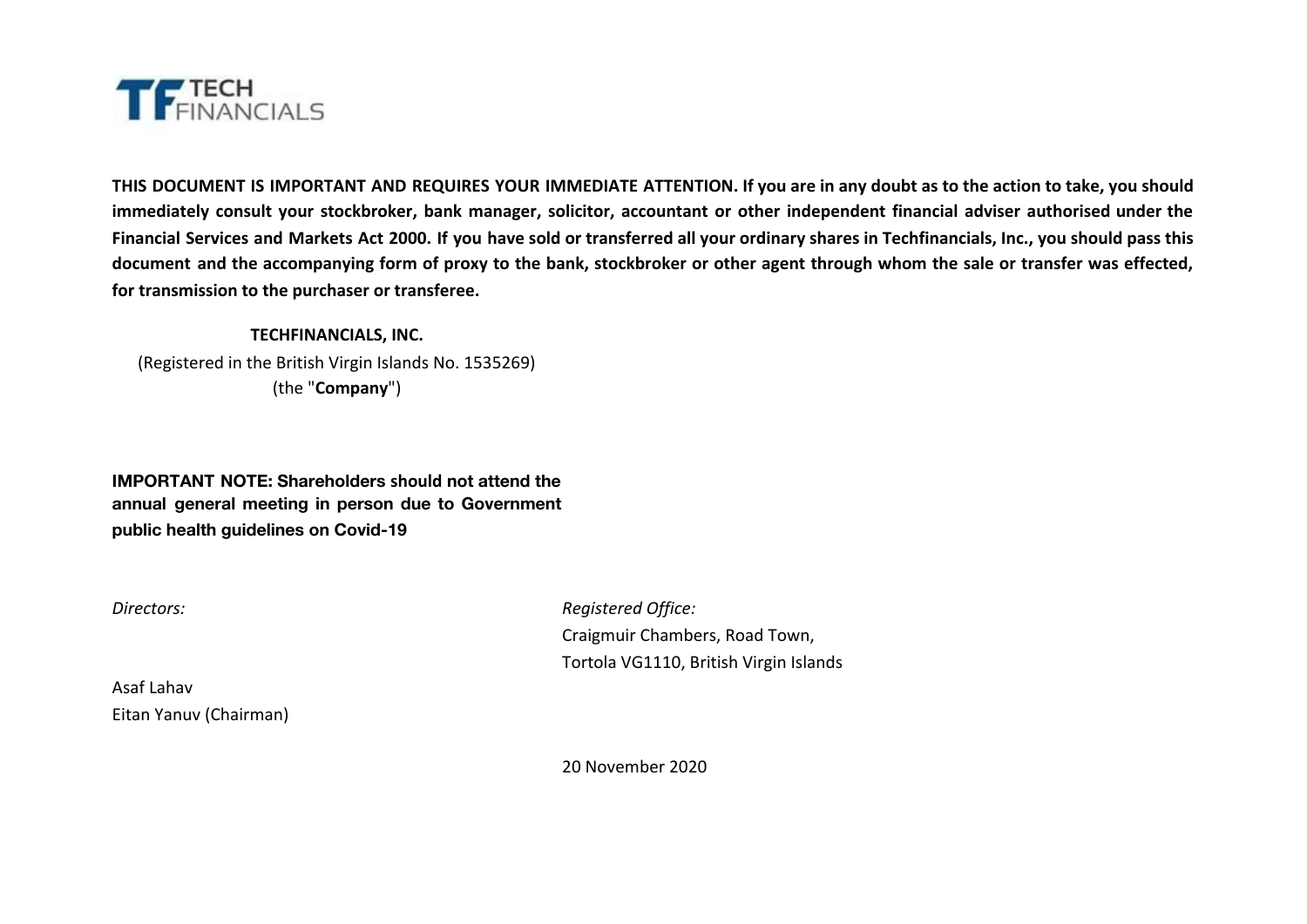

*To the holders of Ordinary Shares*

Dear Shareholder

# **2020 Annual General Meeting**

The 2020 Annual General Meeting of the Company ("**AGM**") is to be held on December 17 2020 at 08:30 a.m. UK time at Hertzelia Israel. The notice convening the AGM is set out at the end of this letter and I am writing to give you more information about the resolutions to be considered at the AGM.

A copy of the 2019 Annual Report and Accounts can be found at https://group.techfinancials.com/annual-interim-reports/. This contains the financial statements for the year ended 31 December 2019. The financial statements shall be presented as part of the ordinary business of the AGM.

# **COVID-19**

As the situation surrounding COVID-19 continues to evolve, the Company is closely monitoring Public Health guidelines on public gatherings. The Company's key priority during these unprecedented times is the health and safety of its employees, and, of course, its Shareholders. Due to restrictions that apply in the UK, Israel and most of Europe with regard to public gatherings, this year's AGM will be run as a **closed meeting** and Shareholders will not be permitted to attend the AGM in person. The Board believe that it is in the best interests of the Company and its Shareholders to reduce the AGM to the minimum necessary quorum of two Shareholders (which will be satisfied by the Company with two Directors attending). The AGM will be purely functional and comprise only of the formal votes for each resolution set out in this document without any business update or O&A on the day.

The Company is implementing the following precautions to ensure that the AGM is held in a compliant and safe way: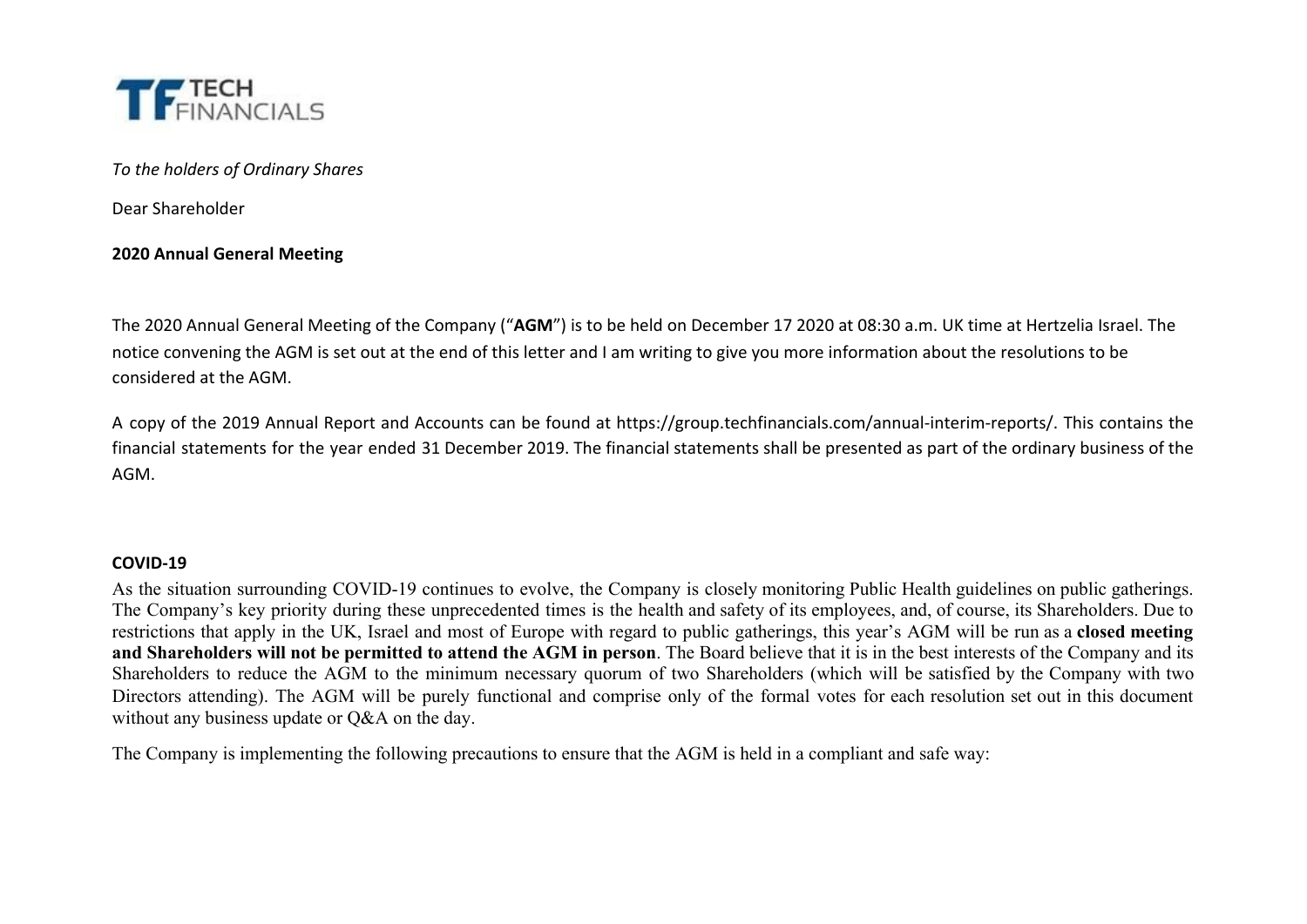

- Shareholders and their representatives will **NOT** be permitted to attend the AGM in person;
- Instead, all Shareholders should vote by proxy to ensure that their vote is counted at the AGM by completing a form of proxy attached to this notice; Please see the Notes of the Notice for instructions to enable Registered members to vote by email, and Depositary Interest Holders will be able to vote by instructing their brokers to vote on their behalf. Given the restrictions on attendance, Shareholders are advised to appoint the Chairman of the meeting as their proxy rather than a named person who will not be permitted to attend the meeting;

We trust that Shareholders will understand the need for these precautions in light of current public health guidelines on COVID-19.

The information set out below explains the reasons for Resolutions 1-3:

# **Resolutions 1 – Re-election of director:**

In accordance with Regulations 7.5 to 7.10 of the Company's Articles of Association, Mr. Asaf Lahav will retire from his position as director of the Company and stand for re-election at the AGM.

#### **Resolutions 2 and 3 – Amendment to the Company's Articles of Association**.

#### Resolution 2

Regulation 1.4(e) of the Articles of Association of the Company provides that Regulation 1.5 shall not apply to shares issued as payment for the acquisition of another corporate entity, as payment for the acquisition of securities of another corporate entity and/or as consideration in a joint venture to the other parties in such joint venture, provided, however, that such Shares shall not exceed 15% of the issued Shares of the Company in any single transaction.

The purpose of Resolution 2 is to amend Regulation 1.4(e) of the Articles of Association of the Company, so that Regulation 1.5 shall not apply to shares issued as payment for the acquisition of another corporate entity, as payment for the acquisition of securities of another corporate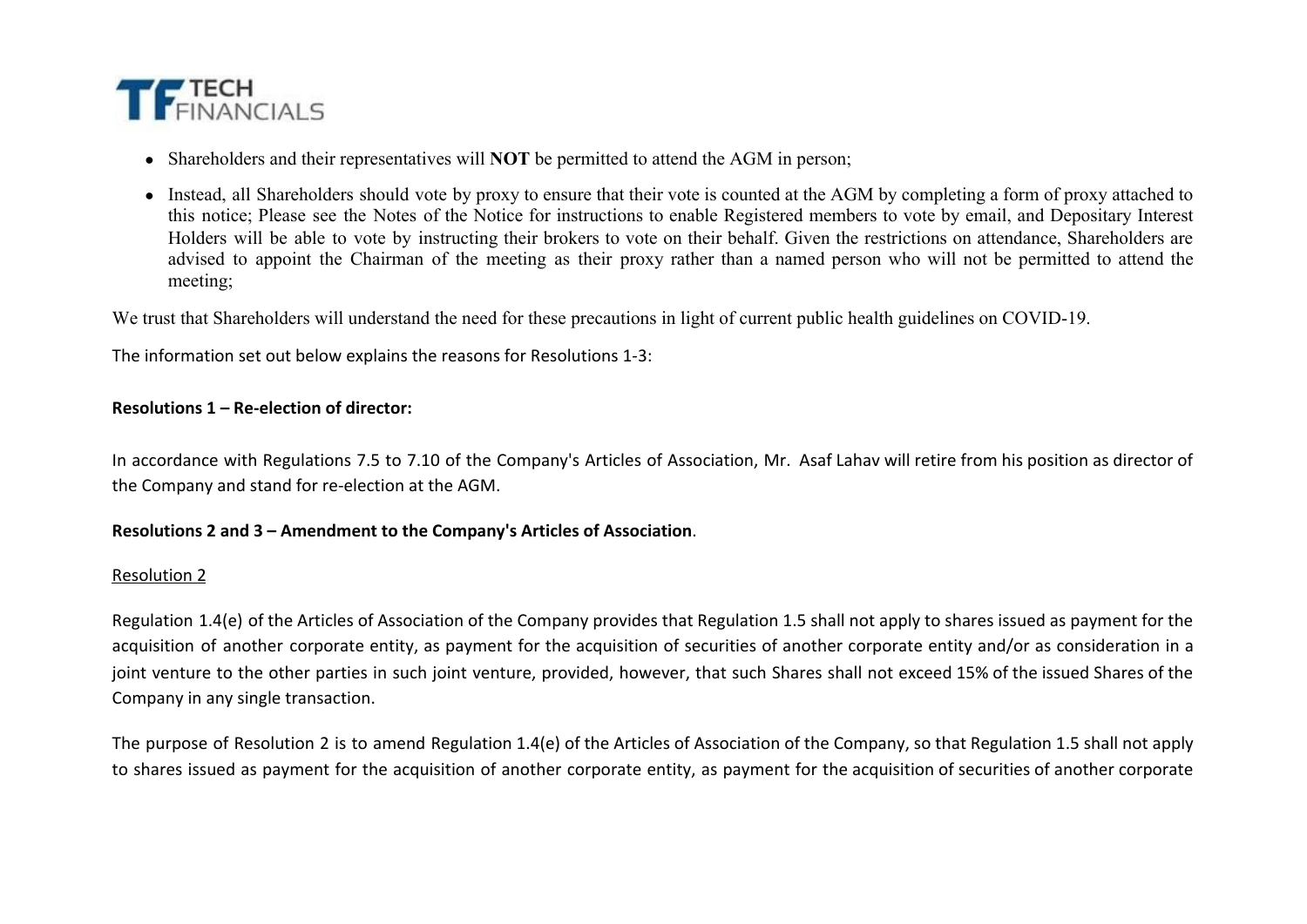

entity and/or as consideration in a joint venture to the other parties in such joint venture, provided, however, that such Shares shall not exceed 30% of the issued Shares of the Company in any single transaction.

This authority is being sought so as to maintain flexibility in the financing of the Company and to give the directors the opportunity to take advantage of business opportunities as they arise.

### Resolution 3

Regulation 1.6 of the Articles of Association of the Company provides that the shareholders may authorise the directors, in advance and on an annual basis, to raise funds in an issue on a non-pre-emptive basis, by way of issuance of shares representing up to 25% of the issued shares of the Company (from time to time), and further provided, that the Company's general meeting may determine minimum terms and conditions (including price) for such issues, up to a 25% discount of the average mid-market price for the shares of the Company on the AQSE market over the 5 trading days prior to issue.

The purpose of Resolution 3 is to amend and restate Regulation 1.6 of the Articles of Association of the Company, so that the directors shall have the authority to issue a total of up to 60% of the issued shares of the Company, until the date that is 12 months after the AGM, with up to a 25% discount of the average mid-market price for the shares of the Company on the AQSE market over the 5 trading days prior to the execution of a definitive agreement pursuant to which the Company undertakes to issue shares of the Company (collectively the "**Amendments**").

It is the directors' intention to seek renewal of this authority annually. This authority is being sought so as to maintain flexibility in the financing of the Company and to give the directors the opportunity to take advantage of business opportunities as they arise. This authority will enable the directors to raise additional working capital by way of a placing.

The Annual General Meeting will be asked to approve the Amendments.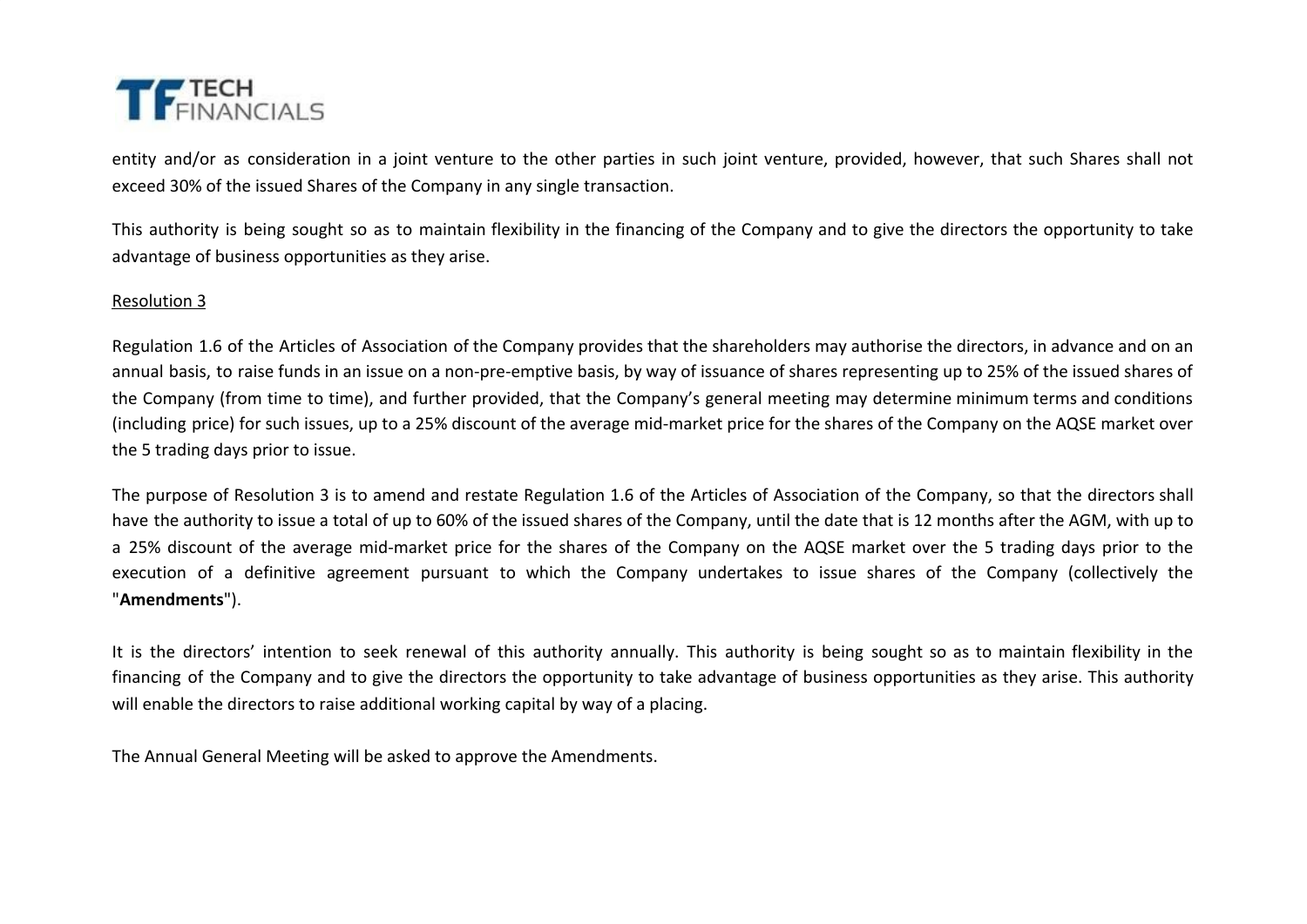

Shareholders are entitled to appoint a proxy to exercise all or any of their rights to vote on their behalf at the meeting

All Shareholders should vote by proxy to ensure that their vote is counted at the AGM as instructed in the Notes of this Notice.

Yours sincerely

Eitan Yanuv

Chairman

# **NOTICE OF ANNUAL GENERAL MEETING**

# **TECHFINANCIALS, INC.**

Notice is hereby given that the Annual General Meeting of Techfinancials, Inc. will be held on 17<sup>th</sup>. December 2020 at 08:30 a.m. UK time at Hertzelia Israel purposes:

To receive the Company's Report and Accounts for the year ended 31 December 2019; and to adopt the following resolutions:

1. To re-elect Mr. Asaf Lahav, as a Director.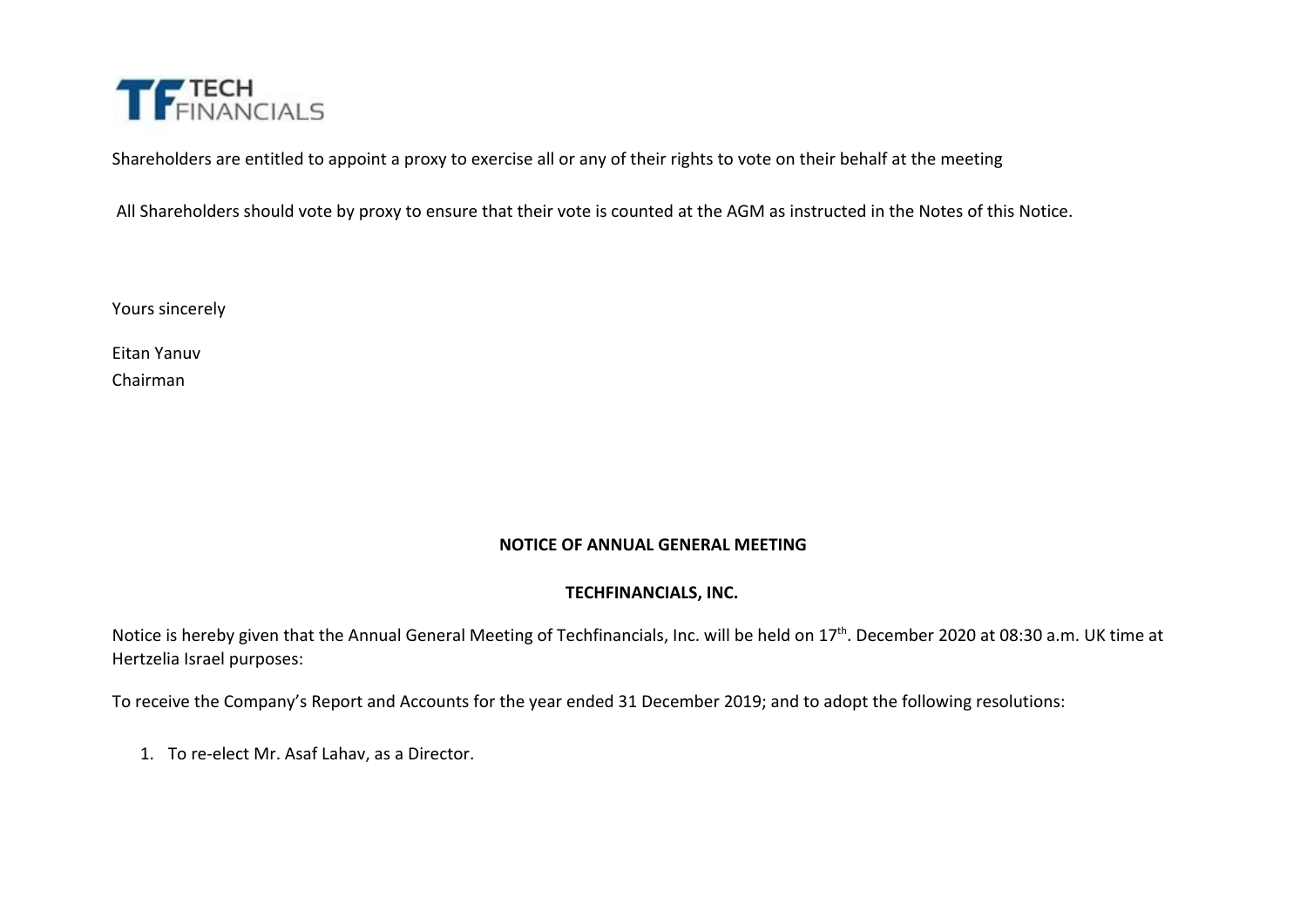

2. To authorize the amended and restated Memorandum and Articles of Association of the Company, which will include an amendment to Regulation 1.4(e) of the Company's Articles of Association, which will replace Regulation 1.4(e) of the Articles of Association in its entirely, as follows:

(e) Shares issued as payment for the acquisition of another corporate entity, as payment for the acquisition of securities of another corporate entity and/or as consideration in a joint venture to the other parties in such joint venture, provided, however, that such Shares *shall not exceed 30% of the issued Shares of the Company in any single transaction*.

*3.* To authorize the amended and restated Regulation 1.6 of the Company's Articles of Association, which will include an amendment to Regulation 1.6 of the Company's Articles of Association, which will replace Regulation 1.6 of the Articles of Association in its entirely, as follows:

(1.6) The Shareholders may authorize the Board, in advance and on an annual basis, to raise funds in an issue on a non-pre-emptive basis, by way of issuance of Shares representing up to 60% of the issued Shares of the Company (from time to time), and further provided, that the Company's general meeting may determine minimum terms and conditions (including price) for such issues, up to a 25% discount of the average mid-market price for the Shares of Company on the AQSE Exchange over the 5 trading days prior to the *execution of a definitive agreement pursuant to which the Company undertakes to issue shares of the Company.*

The consolidated version of the Memorandum and Articles of Association of the Company incorporating the above amendments can be found at<https://group.techfinancials.com/constitutional-documents/>.

#### **Notes for Shareholders**

<sup>1.</sup> Pursuant to Regulation 41 of the Uncertificated Securities Regulations 2001 (as amended), only those members registered in the register of members of the Company 48 hours before the Annual General Meeting (i.e. by close of business on 15 December 2020) (or if the Meeting is adjourned, in the register of members of the Company 48 hours before the date and time of the adjourned meeting) (the "Meeting") shall be entitled to vote at the Meeting in respect of the number of shares registered in their respective names at that time. Changes to entries on the register of members after that time will be disregarded in determining the rights of any person to vote at the Meeting.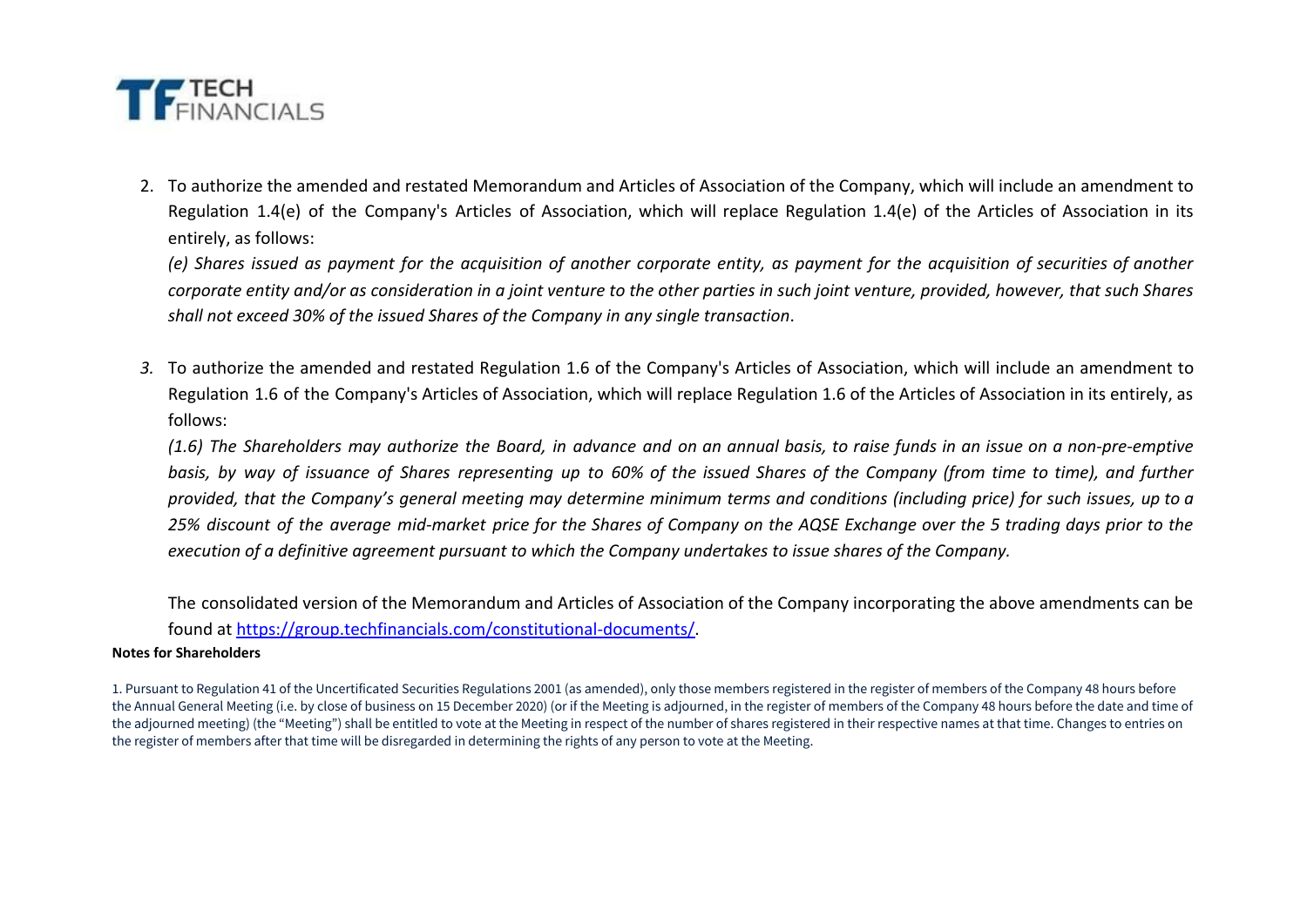

2. Registered members of the Company may vote by proxy to the chairman only.

3. In order to be valid, the proxy appointment (together with any power of attorney or other authority (if any) under which it is signed, or a notarially certified copy of that authority) must be returned by email to [agm2020@techfinancials.com](mailto:agm2020@techfinancials.com) no later than 08:30 am UK time on 15 December 2020 or, in the case of an adjourned meeting, not less than 48 hours before the time appointed for holding such adjourned meeting (ignoring for these purposes non-working days) or (in the case of a poll taken otherwise than at or on the same day as the Meeting or adjourned meeting) for the taking of the poll at which it is to be used.

#### **Notes for Depositary Interest Holders**

1. You will not receive a form of direction for the Annual General Meeting in the post. Depositary Interests holders may instruct their broker to vote on their behalf no later than 08:30 am UK time on 15 December 2020.

2. The Depositary will appoint the Chairman of the meeting as its proxy to cast your votes. The Chairman may also vote or abstain from voting as he or she thinks fit on any other business (including amendments to resolutions) which may properly come before the meeting.

3. The 'Vote Withheld' option is provided to enable you to abstain from voting on the resolutions. However, it should be noted that a 'Vote Withheld' is not a vote in law and will not be counted in the calculation of the proportion of the votes 'For' and 'Against' a resolution.

#### **All holders**

1. The quorum for the Annual General Meeting shall be two or more shareholders present in person or by proxy. If within two hours from the time appointed for the meeting a quorum is not present, the meeting shall be adjourned to the next business day at the same time and place or to such other time and place as the Directors may determine, and if a quorum is not present at any such adjourned meeting, the meeting shall be dissolved.

2. As of 20 November 2020 the Company's total number of shares in issue is 84,980,979 ordinary shares of US\$0.0005 par value each carrying one vote each. Therefore, the total voting rights in the Company as at that date are 84,980,979.

3. A copy of this notice and other information can be found at https://group.techfinancials.com/financial-calendar/

#### **Techfinancials, Inc. - Annual General Meeting 2020 - Proxy**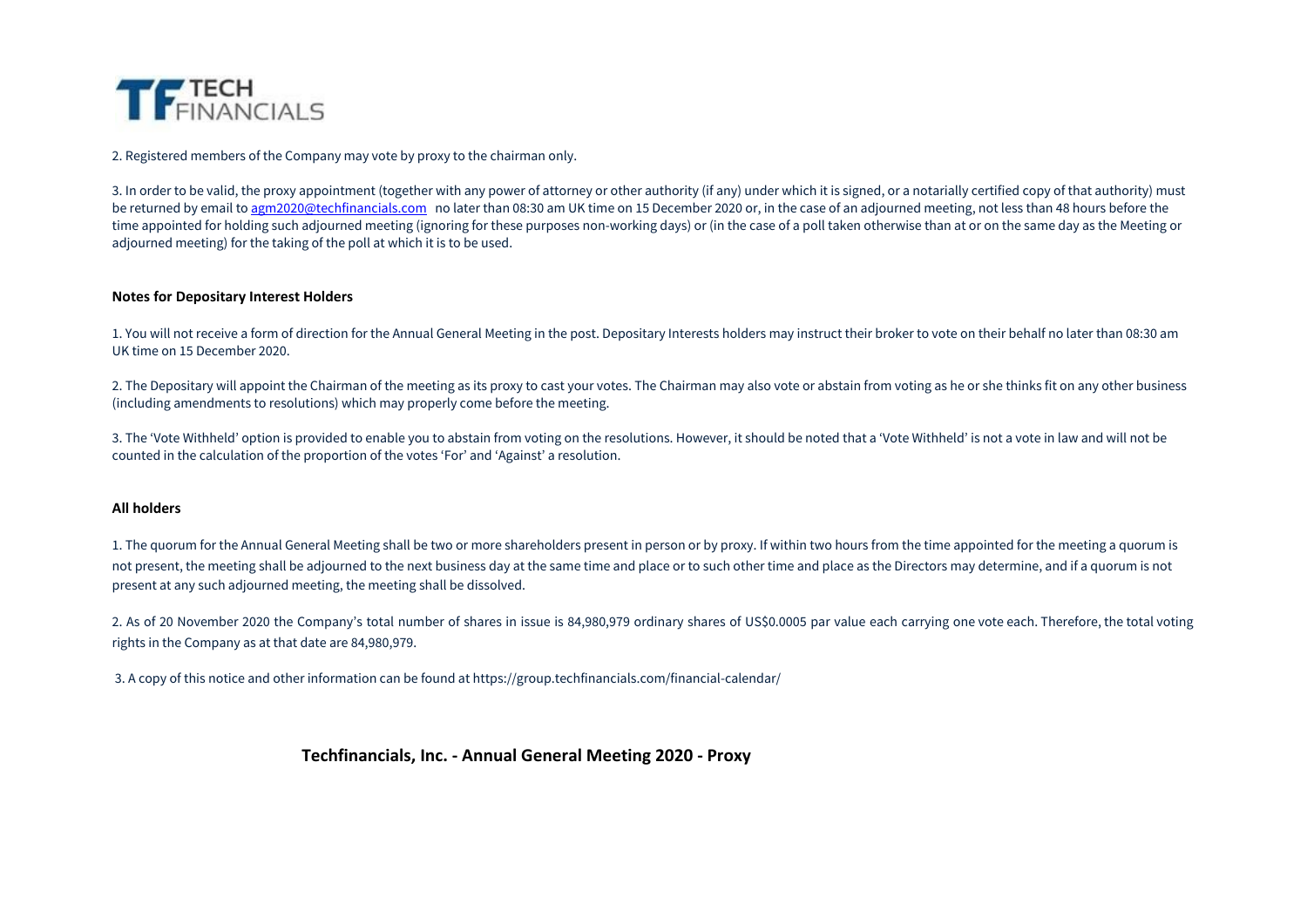

# **Name of Shareholder:**

I/We being (a) member/members hereby appoint **The Chairman of the Board** to vote on my behalf

Number of ordinary shares appointed over: (if less than your full voting entitlement)

as my/our proxy, to vote on my/our behalf at the Meeting of the Company and at any adjournment thereof. Please indicate below how you would like your proxy to vote on your behalf on the resolutions.

| Please put an 'X' in the box opposite if this proxy appointment is one of multiple appointments being made: |                                                                                                                                          |       |         |          |
|-------------------------------------------------------------------------------------------------------------|------------------------------------------------------------------------------------------------------------------------------------------|-------|---------|----------|
|                                                                                                             | <b>Resolutions:</b>                                                                                                                      | For   | Against | Withheld |
| 1                                                                                                           | To re-elect Mr. Asaf Lahav, as a Director                                                                                                |       |         |          |
| 2                                                                                                           | To authorize the amended Memorandum, which will replace Regulation 1.4(e) of<br>the Articles of Association in its entirely (see notice) |       |         |          |
| 3                                                                                                           | To authorize the amended Memorandum, which will replace Regulation 1.6 of<br>the Articles of Association in its entirely (see notice)    |       |         |          |
| Signature:                                                                                                  |                                                                                                                                          | Date: |         |          |

NOTES: Registered members: